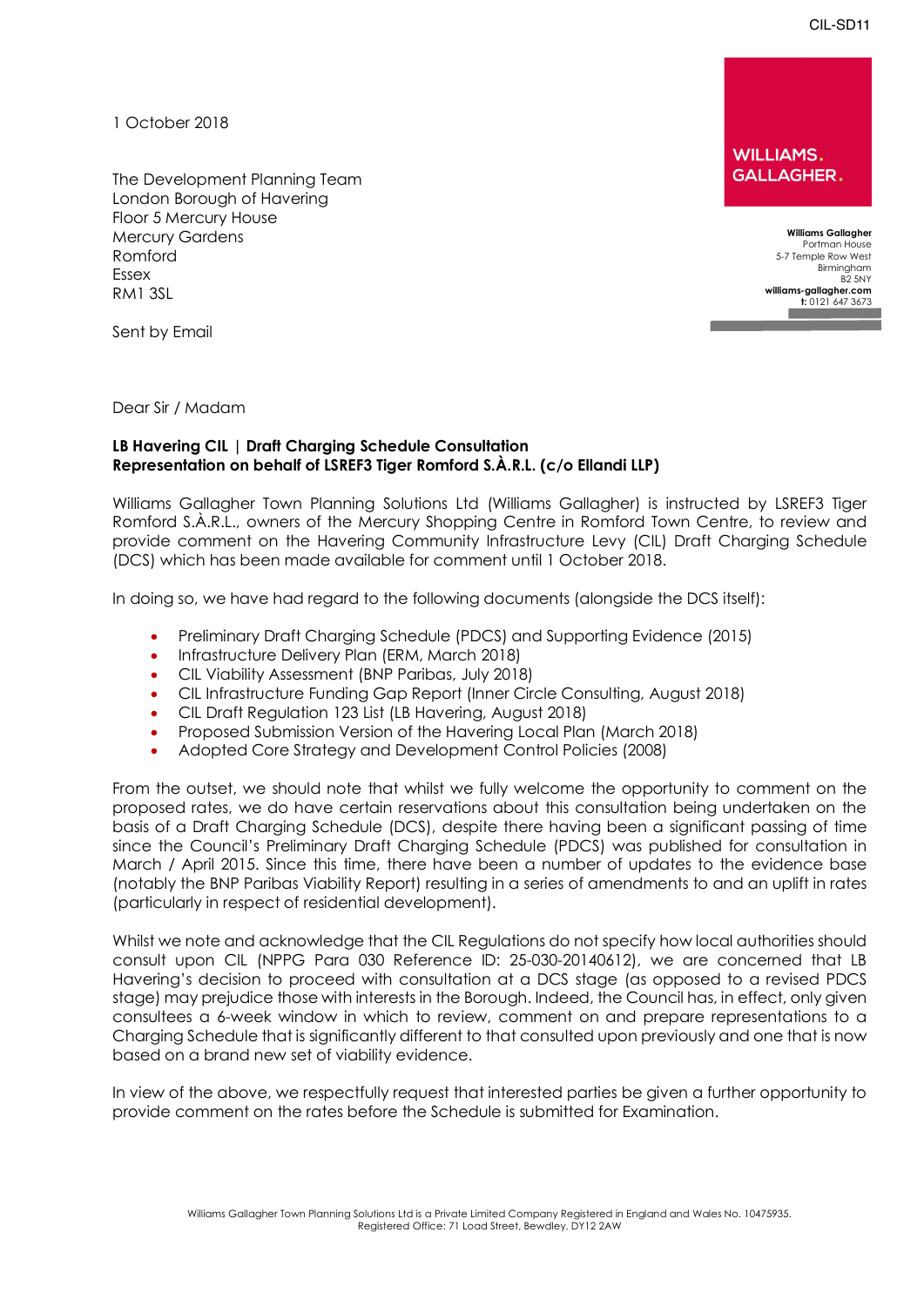### **Background to Representation**

 By way of background, Ellandi is responsible for the day to day asset management of the Mercury Shopping Centre ('the Centre') on behalf of LSREF3 Tiger Romford S.À.R.L. It is also tasked (through its Future Places initiative) with promoting of x2 development sites ('the Sites') adjacent to the Centre, namely the 'Car Park Site' to the immediate north east of the Centre and the 'Wilkinson Site' located to the immediate south of the Centre, to the south west of the Car Park Site. The development proposals for the Sites seek to retain the car park, improve the retail offer and develop residential units above.

 We have recently indicated to the Council (through recent consultations associated with the Proposed Submission Version of the Local Plan / Local Plan Examination) that the Sites have capacity to accommodate 800+ residential units – based on a scheme that is policy compliant and deliverable but will of course be subject to further refinement. The Sites have the potential to be brought forward during the first half of the Plan period and are located in the Romford Strategic Development Area (RSDA) as identified in the emerging Local Plan (where at least 4,750 homes will be built over the first 10 years of the Plan period).

 In summary, the Sites present a significant opportunity for meeting the regeneration aspirations of the emerging Local Plan and will assist in meeting the Borough's overarching housing needs. We are keen to work constructively with LB Havering to ensure that the Sites can effectively contribute towards the Borough's housing supply in an area that has been identified as appropriate for major regeneration and will thus contribute to the regeneration of the Town Centre.

 This representation follows a detailed representation submitted on our client's behalf in April 2015 in respect of the LB Havering's CIL PDCS consultation<sup>1</sup>.

#### **Purpose of Representation**

 $\overline{a}$ 

 The purpose of this representation is not to oppose CIL – it instead seeks to ensure that sufficient time is given to comment on the proposed rates and to ensure that they are adopted based on robust evidence and a collective interest to deliver well planned, viable and feasible development in the Borough.

 In preparing this representation, we have had regard to Regulation 14 (1) of the CIL Regulations 2010 (as amended) which establishes the key test against which the Charging Schedule is to measured. This states that:

 *"In setting rates (including differential rates) in a charging schedule, a charging authority must strike an appropriate balance between:* 

- *a) the desirability of funding from CIL (in whole or in part) the actual and expected estimated total cost of infrastructure required to support the development of its area, taking into account other actual and expected sources of funding; and*
- *b) the potential effects (taken as a whole) of the imposition of CIL on the economic viability of development across its area."*

 Essentially, the above confirms that the CIL must not threaten the delivery of the development plan – a point also highlighted by the Planning Practice Guidance (PPG) (Paragraph 009 Reference ID: 25- 009-20140612) which states that:

 (Ellandi) through Savills (UK) Ltd (Savills) – representations were submitted on Ellandi's behalf by Savills in respect of the PDCS consultation on 10 April 2015. 1 Williams Gallagher is owned and managed by Matthew Williams and Heather Gallagher who previously advised Ellandi LLP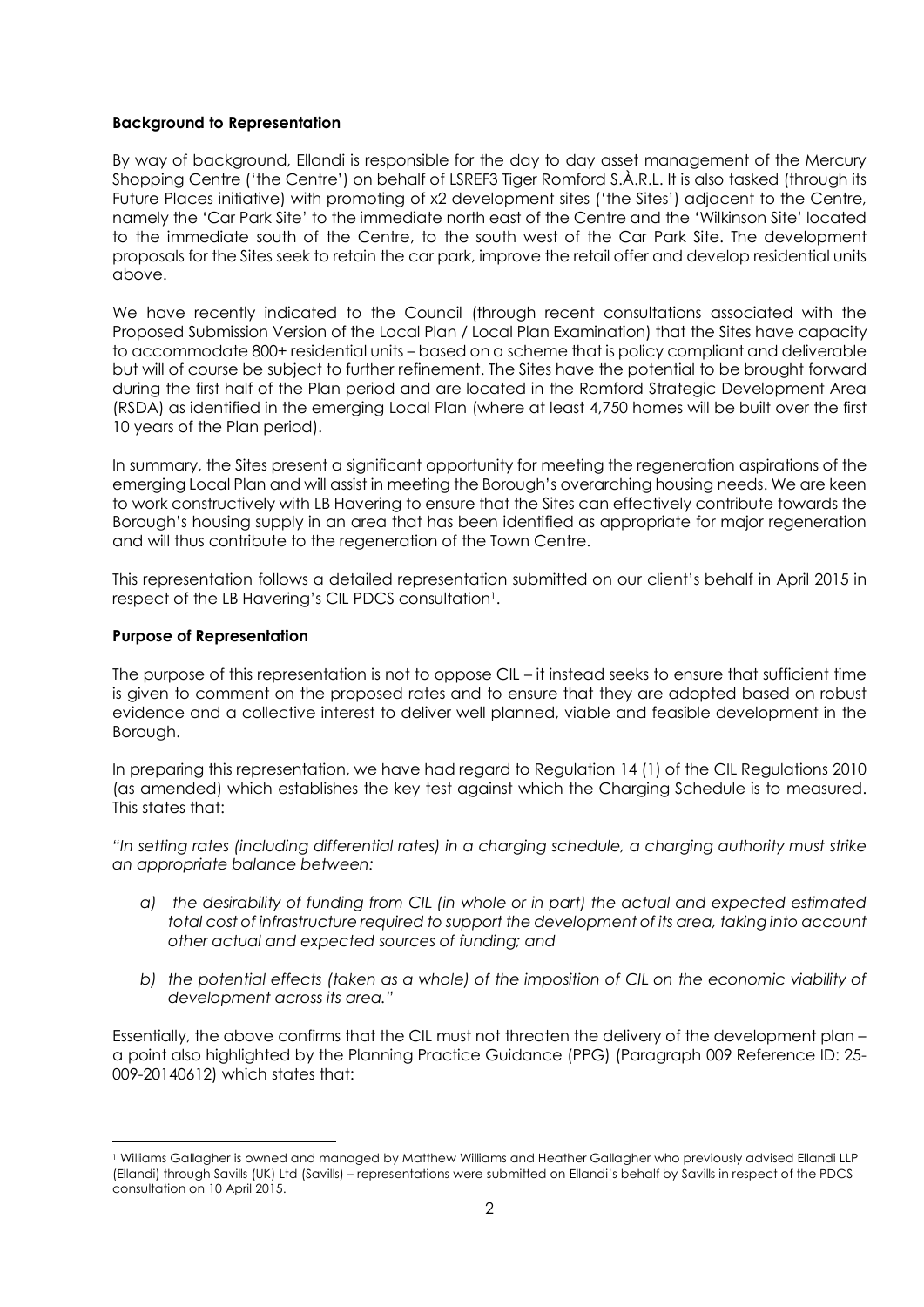*"The levy is expected to have a positive economic effect on development across a local plan area. When deciding the levy rates, an appropriate balance must be struck between additional investment to support development and the potential effect on the viability of developments."* 

 The PPG goes on to indicate that the balance referred to at Regulation 14 (1) is at the centre of the charge-setting process and that:

 *[….] charging authorities should be able to show and explain how their proposed levy rate (or rates) will contribute towards the implementation of their relevant plan and support development across their area. As set out in the National Planning Policy Framework in England (Paragraphs 173-177), the sites and the scale of development identified in the plan should not be subject to such a scale of obligations and policy burdens that their ability to be developed viably is threatened".* 

 Please note that in submitting this representation, we are only commenting on particular key areas. The lack of reference to other parts of the evidence base / CS cannot be taken as agreement with them and our client reserves the right to make further comments upon the evidence base in respect of future consultations and at the Examination stage.

## **Infrastructure to be Funded Through CIL**

 The LB Draft Regulation 123 List sets out the Council's approach to delivering funding infrastructure using CIL money and funding infrastructure secured through planning obligations. This is presented in a table which sets out:

- the types of infrastructure that the Council will fund using CIL (Column 1);
- • the types of infrastructure that the Council will fund using planning obligations rather than CIL (Column 2); and
- • specific infrastructure needed to support development in Romford and Rainham and Beam Park that the Council will fund using planning obligations rather than CIL (Column 3).

 The Council indicates that it will, or may, spend CIL on part or all of the cost of provision, improvement, replacement, operation or maintenance of the infrastructure, as listed in Column 1, to support development in Havering. It goes on to state that the inclusion of infrastructure types in this column does not imply priority, or that the Council will spend CIL on every item, or not spend CIL on other unlisted items.

It is indicated at Column 1 that the following will be funded through CIL:

- libraries:
- sport and leisure;
- emergency services;
- cultural facilities;
- green infrastructure;
- public realm (including built environment and street scene);
- health and well-being.

 Columns 2 and 3 set out items not expected to be covered by the Regulation 123 List – these will instead be negotiated as planning obligations (secured through Section 106 and other powers). These include:

- transport infrastructure necessary to support new development;
- public art;
- a community care hub in Romford;
- utilities (including the diversion of public utility main cables, sewers and gas mains;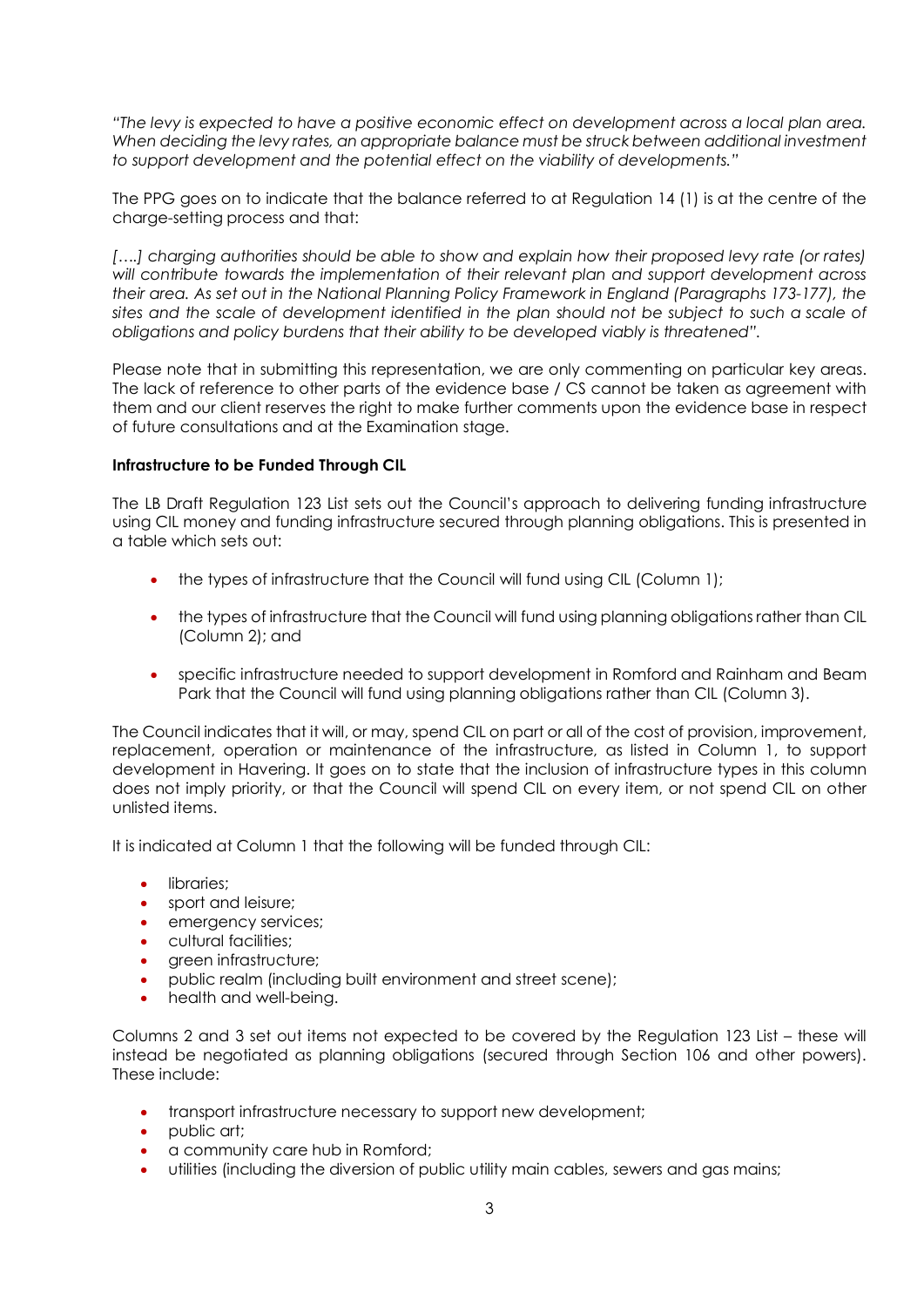• flood defense / protection measures.

 Other matters not covered by the Regulation 123 List for which funding will be sought from developers through planning obligations include:

- affordable housing (35% Draft Policy 4 of the Proposed Submission Version of the Local Plan);
- • S278s for highway schemes (including junction improvements, safety improvements and reinstatements);
- training programmes or employment support;
- job brokerage;
- securing employment premises;
- waste management;
- provision of on-site renewable energy equipment;
- carbon reduction projects
- electric vehicle charging
- mitigating the impact of development on air or water quality;
- enhancements to bio-diversity and geodiversity;
- preservation of historic assets;
- measures to secure safer environments;
- travel plans and car clubs;
- on-site / off-site green space and play space;
- energy efficiency; and
- renewable energy.

## **Draft Charging Schedule**

 The following proposed rates are of particular interest to our client owing to their existing operation (the Mercury Shopping Centre) and its aspirations to redevelop adjacent sites (namely the Car Park Site and the Wilkinson Site – see above):

- Zone A (North) Residential: £125 per sqm;
- Retail Supermarkets, Superstores and Retail Warehouses (> 280 sqm GIA): £175 per sqm; and
- All Other Retail  $(A1 A5)$  £50 per sqm

 As we highlight above, and in respect of residential development in the north (including Romford), we note that the proposed rates are significantly higher than those proposed within the PDCS which was published for consultation in 2015:

• Open Market Residential North of the A1306: £70 per sqm (PDCS, 2015)

The thresholds for requiring CIL for / definitions of the types of retail development also differ:

- Retail Supermarkets, Superstores and Retail Warehouses (> 2,000 sqm GIA): £175 per sqm (PDCS, 2015); and
- Retail (< 2,000 sqm GIA) in Metropolitan, District and Local Centres as defined in the Havering Core Strategy: £50 per sqm (PDCS, 2015)

 The rationale for the uplift in residential rates (as cited in the BNP Paribas Viability Report) would appear to be that since LB Havering published its PDCS for consultation in February 2015, based on viability evidence detailed in a report produced by ERM dated October 2014, sales values have increased, which has been partially offset by an increase in build costs. The net result is a degree of improvement in viability and increased capacity to contribute towards local infrastructure.

The BNP Report goes on to state that: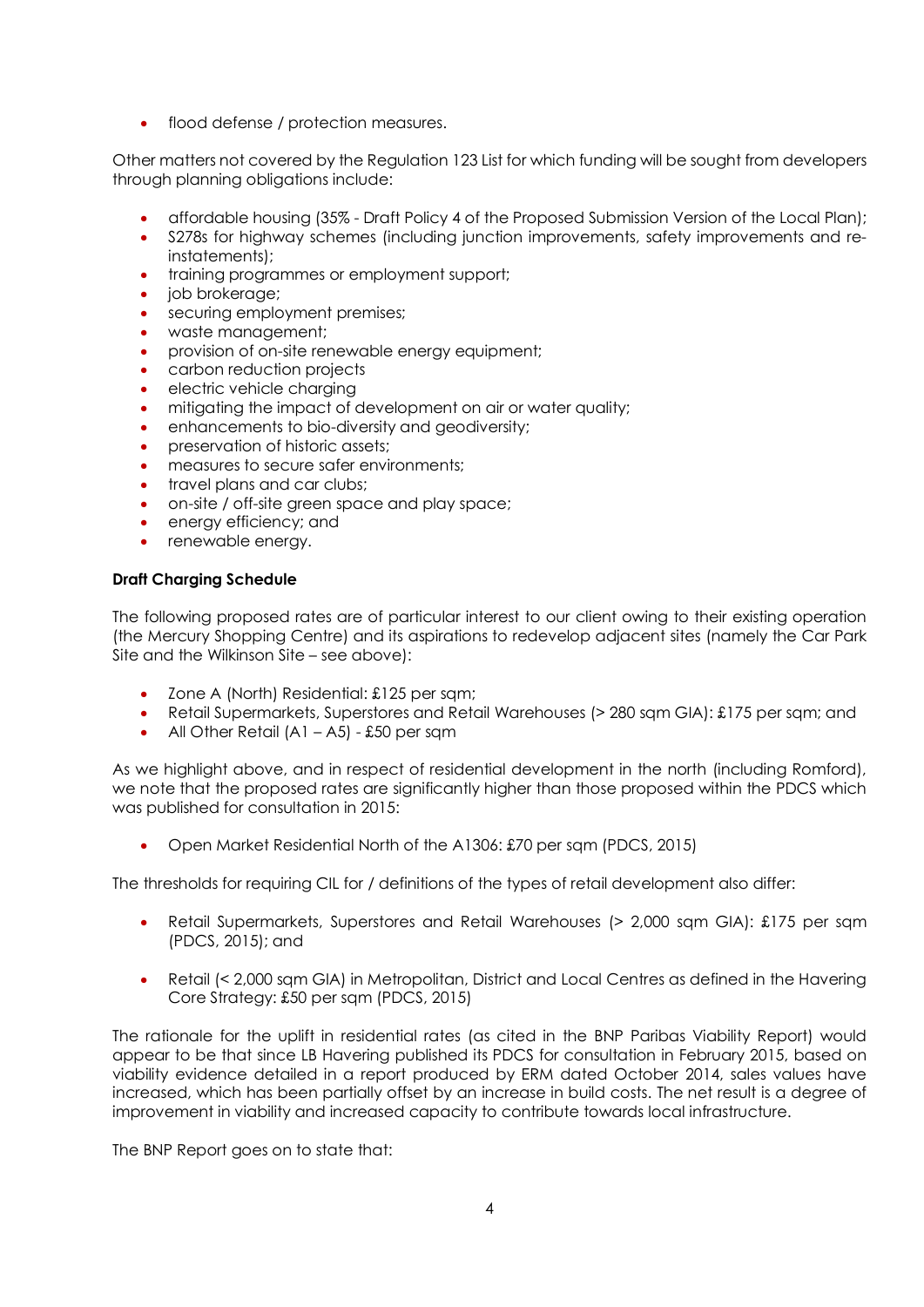*"Our testing indicates that an increase in the PDCS rates with respect to residential can be accommodated in most cases and will have a relatively modest impact on residual land values. The application of CIL is unlikely to be an overriding factor in determining whether or not a scheme is viable. When considered in context of total scheme value, the recommended CIL rates will be a modest amount, typically accounting for between 2.3% and 3.8% of value and will therefore not adversely impact on the viability of development in the Borough. Where it is not possible to pass the cost of increased CIL rates back to the landowner through a reduction in land value (for example, due to high existing use values), the increase will have a modest impact on affordable housing levels that can be delivered. It is worth noting that some schemes would be unviable even if a zero CIL were adopted. We therefore recommend that the Council pays limited regard to these schemes as they are unlikely to come forward unless there are significant changes to main appraisal inputs".* 

 In respect of commercial uses (which includes retail uses), the BNP Report concludes that its testing indicates that whilst economic circumstances have changed since the PDCS viability testing was undertaken, there remains a case in viability terms to levy the proposed charges; however, any increase in these charges could render commercial developments unviable.

 The proposed CIL rates in the BNP Viability Report (Table 1.8.1) are replicated in the DCS published for consultation.

## **Key Observations**

 Having reviewed DCS and the various documentation / evidence that underpins this, we wish to make the following observations:

- • As articulated above, we are concerned that LB Havering's decision to proceed with consultation at a DCS stage (as opposed to a revised PDCS stage) will prejudice those with interests in the Borough. The Council has, in effect, only given consultees a 6 week window in which to review, comment on and prepare representations to a Charging Schedule that is significantly different to that previously consulted upon and one that is now based on a brand new set of viability evidence. The timescales allowed for comment are simply insufficient to enable the relevant parties to make comment and to establish the implications for the viability of schemes within the Borough.
- • We note that the BNP Paribas Viability Report has focused much of its attention on the appraisal of a series of residential development typologies in order to establish their ability to accommodate CIL. This is to be welcomed given the pressing need to deliver housing in the Borough and the associated emphasis on housing delivery in the adopted and emerging Local Plan.

 However, as is so often the case, the attention given to other uses (namely commercial uses) is severely lacking. To elaborate:

- o In respect of retail development, we note that only two typologies have been modelled / tested to establish the proposed CIL rates for Retail Supermarkets, Superstores and Retail Warehouses and All Other Retail (A1 – A5) as follows:
	- Supermarkets and Retail Warehousing 10,753 sqft (999 sqm)
	- All Other Retail (A1 A5 + Sui Generis Akin to Retail) 2,470 sqft (230 sqm)
- o No explanation has been put forward by BNP as to how why these particular typologies have been modelled and indeed whether or not they mirror the type of development that is envisaged by the existing and emerging Local Plan.
- o It is also concerning to note that BNP is recommending a CIL rate of £50 per sqm for all retail development across the Borough (Classes A1 – A5) when only one development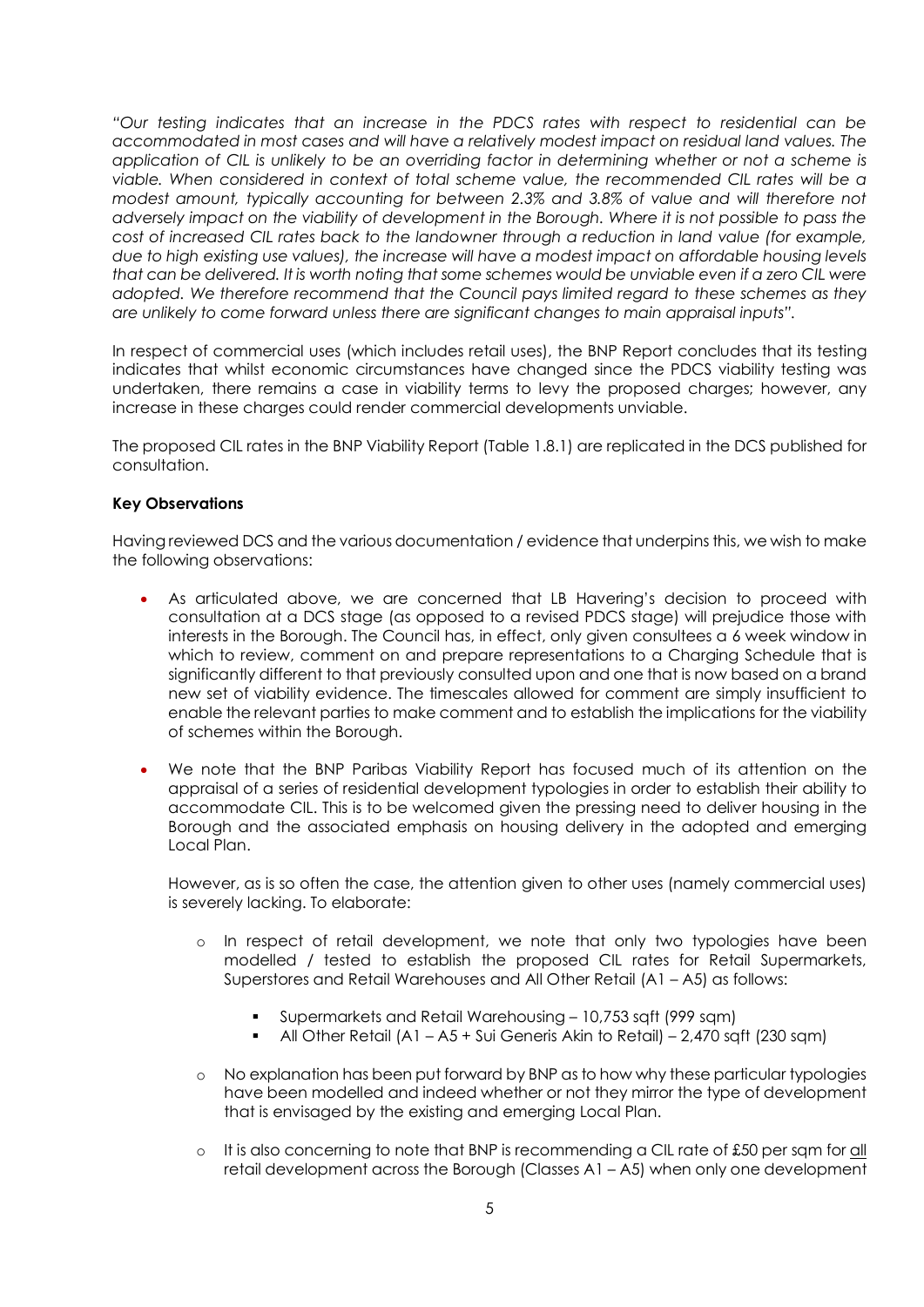scenario has been tested (a development comprising 230 sqm – location unspecified) to establish whether this rate is achievable. The same concern applies to the proposed rate of £175 per sqm for Retail Supermarkets, Superstores and Retail Warehouses which would apply to schemes over 280 sqm – again, this figure has been arrived at having tested only one scenario – a 999 sqm retail warehouse (again, location unspecified and also without regard to the fact that retail warehousing, superstores and supermarkets attract very different values).

- $\circ$  Clarity is also required as to which developments would be liable for the proposed £175 per sqm charge as there is simply insufficient explanation as to what the Council / BNP regards to be a retail supermarket, superstore and / or retail warehouse and how this terminology is relevant to schemes upwards of 280 sqm (it is very difficult to see how a unit comprising, for example, 281 sqm could be regarded as a retail supermarket / superstore and / or warehouse). The ambiguous nature of the wording results in a considerable degree of uncertainty as to what format of retail development would be liable for this charge (and indeed whether it would apply to all locations including the RSDA). (NB this comment is made despite the \*\* definition set out under the DCS at Page 4)
- o Lastly, and in respect of the proposed retail rates, we note that larger schemes for redevelopment in the town centre are likely attract on-site Section 106 costs (as illustrated in the Draft Regulation 123 List) – these do not appear to have been accounted for in the BNP appraisals.

 The lack of attention to the appraisal of commercial development in the BNP appraisal and the ambiguous terminology used to define retail floorspace that would be liable for CIL in the DCS is concerning and provides us with insufficient comfort that the proposed CIL rates will not put at risk retail development within the RDSA, in accordance with the existing and emerging Local Plan.

• Referring to the rates to be applied to residential development in Zone A, we note that that BNP has appraised ten typologies which reflect different densities and types of development across the Borough and that these have been tested having regard to the Council's emerging 35% affordable housing requirement (Draft Policy 4).

 The typology of most relevance to the type of development envisaged in the RSDA is that of Typology 10 which comprises 435 flats on a site comprising 1 hectare. We of course welcome the inclusion of this typology as it is most reflective of the development aspirations of our client. We do however note that the 'policy-on' appraisal of this typology (i.e. allowing for 35% affordable housing) appears to be missing from the appendices of the BNP report. It is however summarised in the main report which indicates that this typology is unviable with the imposition of CIL.

 This reflects the conclusions of our client who (supported by a development viability specialist) has undertaken its own ('policy-on') high level assessment of the impact of CIL on its own development aspirations on the sites adjacent to the Mercury Shopping Centre (to include just over 800 units). This appraisal indicates that the proposed CIL rate would have the effect of reducing developer profit to below an acceptable level (i.e. below the 20% profit margin adopted by BNP).

 The fact that both Typology 10 is showing as unviable with the application of CIL is not unsurprising given BNP's commentary at Para 6.14:

 *"Viability is also identified as being challenging on the higher density schemes. As expected, schemes tested with higher levels of affordable housing and measured against higher benchmark land values also show reductions in viability. However, as identified above, the*